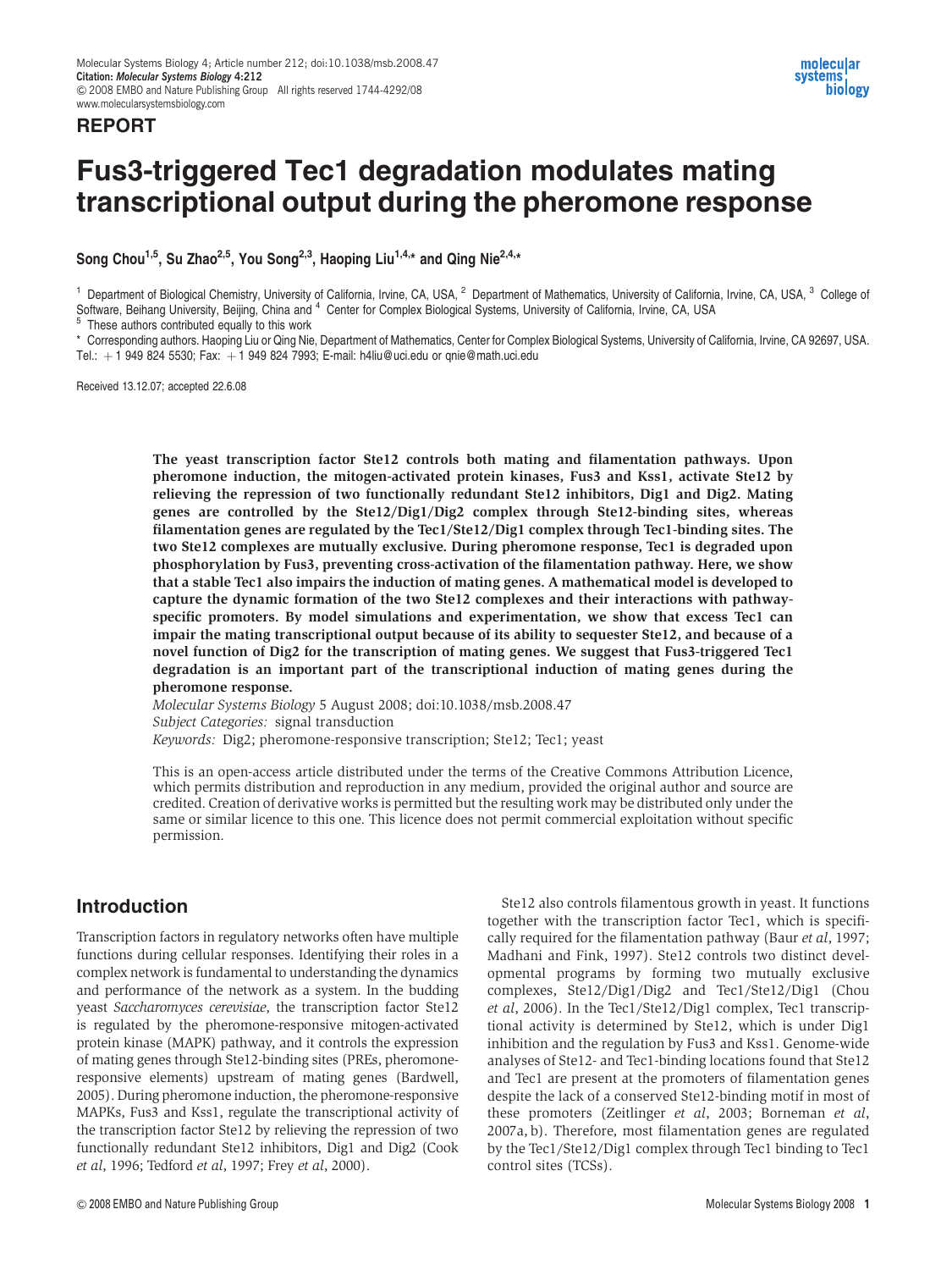The distribution of Ste12 between the two Ste12 complexes is likely determined by Tec1 level. Excess Tec1 can compete off Dig2 from Ste12 in vitro and in vivo, whereas excess Dig2 cannot compete off Tec1 from Ste12 (Chou et al, 2006). Importantly, Tec1 level is dynamically regulated by the MAPK pathway during the pheromone response. TEC1 transcription is under the positive regulation of Ste12 and Tec1 by active Fus3 and Kss1, whereas active Fus3 can phosphorylate Tec1 and trigger the rapid degradation of Tec1 (Bao et al, 2004; Bruckner et al, 2004; Chou et al, 2004). This Fus3-activated Tec1 degradation is a key mechanism for preventing the expression of filamentation genes during the pheromone response.

The pheromone-responsive MAPK pathway and the transcription of mating genes have been modeled in several studies (Kofahl and Klipp, 2004; Komarova et al, 2005; Schaber et al, 2006; Shao et al, 2006; Wang et al, 2006; Bardwell et al, 2007; McClean et al, 2007; Paliwal et al, 2007). These studies emphasized MAPK activities. Transcriptional regulation by differential Ste12 complex formation has not been modeled before. Here, by modeling the dynamic formation of two Ste12 complexes and their binding to PREs of mating genes and TCSs of filamentation genes, and by correlating simulation results with the experimental data on the level of Tec1 and levels of expression from PREs and TCSs, we have identified a novel role of Tec1 in modulating the pheromoneresponsive transcription level. We show that TEC1 deletion results in an increased pheromone-responsive output, whereas a Tec1 stable mutant leads to a decreased pheromone-responsive output. Through simulations of the model and genetic analysis, we suggest that Tec1 modulates the level of pheromone-responsive output by sequestering Ste12 from the Ste12/Dig1/Dig2 complex. We also find that Dig2 is important for maximal Ste12 transcription activity.

## Results and discussion

### A model for the dynamic formation of Ste12 complexes and transcription outputs of mating and filamentation pathways

To understand how Tec1 protein level affects the transcription outputs for mating and filamentation pathways quantitatively, we developed a mathematical model based on the molecular interactions illustrated in Box 1. The system includes formation of Ste12 complexes Tec1/Ste12/Dig1 and Ste12/Dig1/ Dig2, and their binding to mating promoter PREs and filamentation promoter TCSs (Sprague and Thorner, 1992; Chou et al, 2006). The model also includes Fus3-activated Tec1 degradations and a positive feedback regulation of TEC1 transcription (Oehlen and Cross, 1998; Bao et al, 2004; Chou et al, 2004). The inputs of the system are active Fus3 and Kss1 whose temporal dynamics are explicitly given in the model (Sabbagh et al, 2001). For simplicity, the pheromone level, which is assumed to be proportional to active Fus3 and Kss1 levels (Sabbagh et al, 2001), is not explicitly modeled.

During the pheromone response, Fus3 phosphorylation of Tec1 triggers Tec1 degradation, which ensures pathway specificity (Bao et al, 2004; Bruckner et al, 2004; Chou et al,



Box 1 A schematic diagram for biochemical reactions

Box 1 The system consists of Tec1, Ste12, Dig1, Dig2, PRE, TCS and their reaction products. It is activated by pheromone through active Fus3 and Kss1 that in turn inhibit Dig1 and Dig2, and regulate Tec1 degradations. The three inhibition arrows originated from Fus3 and Kss1, along with the inhibition arrows from Dig1 and Dig2 to Ste12, represent activation of Ste12 activity through removing the inhibitions of Dig1 and Dig2 on Ste12. Dig1 in the system is not explicitly modeled, and only the complex Ste12/Dig1 is included in the system.

2004). Tec $1^{T273V}$ , a stable Tec1 mutant that lacks a Fus3 phosphorylation site, shows increased TCS-lacZ expression in response to pheromone (Chou et al, 2004). Consistent with the previous publication, the level of TCS-lacZ expression increases during pheromone induction in the strain with  $TECI^{T273V}$  under its endogenous promoter (Figure 1A). To assist model simulations, temporal dynamics of both PRE-lacZ and TCS-lacZ during the pheromone response are also examined. In wild-type cells, the PRE-lacZ expression gradually increases, and reaches 100-fold of its initial level within a 2-h period, whereas the corresponding TCS-lacZ expression hardly changes (Figure 1A).

Simulations of the model gave a similar overall pattern of PRE-lacZ and TCS-lacZ dynamics and fold changes to that of the experimental data (Figure 1B). In addition, Tec1 dynamics in the simulation (Supplementary Figure S2) were consistent with the experimental observation (Chou et al, 2004) in which the level of Tec1 has a quick dip between 15 and 30 min after pheromone induction due to the Fus3-regulated degradation of Tec1, and then Tec1 gradually reaches a steady level due to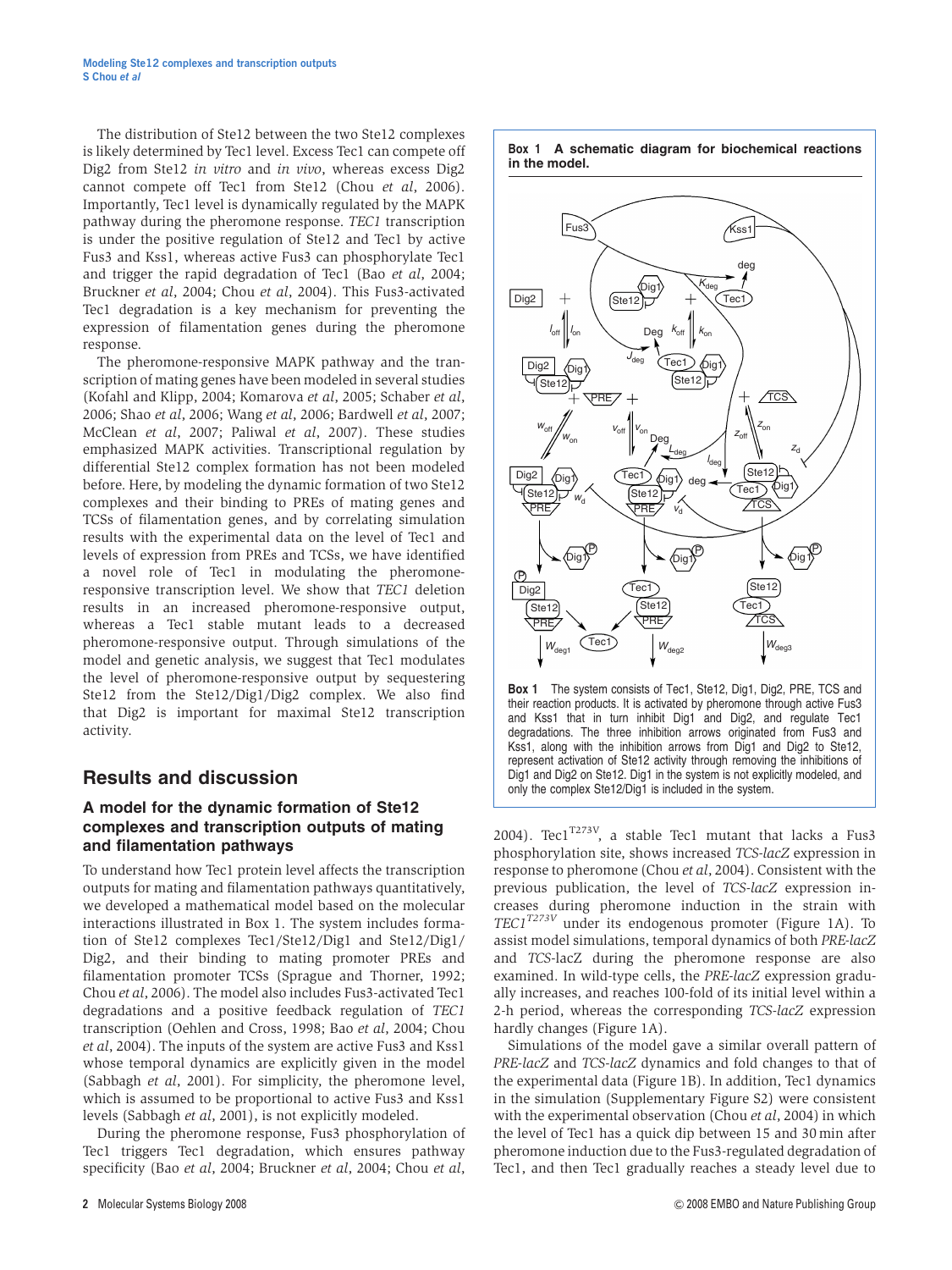

Figure 1 Tec1 degradation is important for proper PRE induction. PRE and TCS outputs as functions of time in both experiments and simulations are shown. (A) Experimental measurements of the relative fold activity for PRE-lacZ for wild-type cells (WT), TCS-lacZ for WT and TCS-lacZ for stable Tec1 strains, as functions of time after treatment with 5  $\mu$ M  $\alpha$ -factor. (B) Direct numerical simulations of (A) with parameters shown in Supplementary Tables 1 and 2. (C) Experimental measurements of PRE-lacZ output as a function of time for WT, tec1 deletion and stable Tec1 strains. The system is treated with 200 nM  $\alpha$ -factor. (D) One of the simulated cases from Figure 3B.

feedback activation of TEC1 expression (Madhani and Fink, 1997). The simulation results also show that, in wild-type cells, the total amount of Ste12 and the total amount of Dig2 hardly change during the 2-h period after pheromone induction (Supplementary Figure S2), consistent with our previous experimental observations (Chou et al, 2004). To a certain degree, this consistency between the simulated results and the experimental data validates the model.

The rate constants used in the simulations of Figure 1B were chosen based on our previous studies of the two Ste12 complexes modeled in the system (Chou et al, 2006). The overall qualitative feature of the system, such as the relative positions of the three lacZ levels shown in Figure 1, and the dynamics of Tec1 and Ste12 levels were relatively robust with respect to changes of rate parameters in the model (Supplementary Figures S5 and S11). From the simulations, we found that the TCS-lacZ output during the pheromone response was very sensitive to the Tec1 degradation rate, a coefficient measuring the largest allowable Tec1 degradation regulated by Fus3. Consistent with the experimental data (Chou et al, 2004), for the case of zero degradation of Tec1 in the model, which correlates with the stable Tec1<sup>T273V</sup>, the Tec1 level monotonically increases from the start, and the fold change of TCS-lacZ always increases in response to pheromone. On the other extreme, when Tec1 degradation is large, a case such as for wild-type TEC1, TCS-lacZ level decreases immediately after pheromone induction (Supplementary Figure S3). A large Tec1

degradation rate could also lead to TCS-lacZ reduction at late times of the pheromone induction (Supplementary Figure S3), which is similar to the measured TCS-lacZ profile shown in Figure 1A. Therefore, a 2- to 3-fold increase in the Tec1 degradation rate changed the TCS-lacZ output profile from a slight increase at late time points (Figure 1B) to reduction (Supplementary Figure S3). The dynamics of various Ste12 complexes in the simulations are presented in the Supplementary information as well (Supplementary Figure S2).

### Fus3-activated Tec1 degradation during pheromone response is critical for proper transcriptional induction of mating genes

Excess Tec1 has been shown to reduce the amount of Ste12/ Dig1/Dig2 complex by replacing Dig2 from Ste12 both in vitro and *in vivo* (Chou et al, 2006). In addition, Tec1 is present on PRE elements, although at a lower level than Ste12 (Zeitlinger et al, 2003). Zeitlinger et al (2003) also observed a shift of Ste12 binding from the promoters of filamentation genes to that of mating genes upon pheromone treatment. The loss of Ste12 binding to the filamentation genes is likely due to the Fus3 triggered Tec1 degradation. These experimental data raised a question. Is Fus3-triggered Tec1 degradation important for the transcription induction output of the mating pathway? To address this, we measured PRE-lacZ in wild type, tec1 deletion,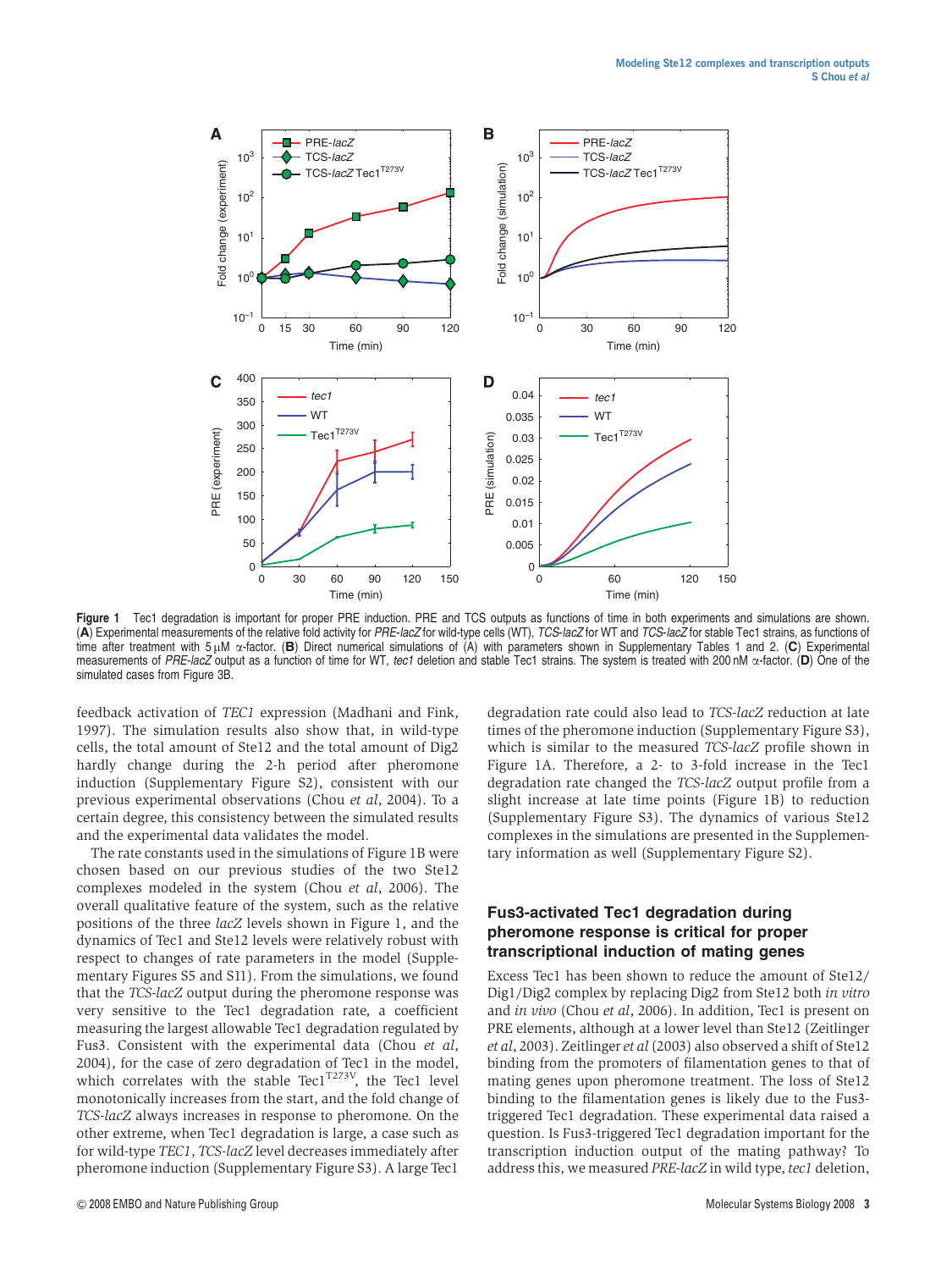and stable  $TECI^{T273V}$  cells. The PRE-lacZ level in the tec1 deletion cells after pheromone induction is slightly higher than that of wild-type cells; importantly, the PRE-lacZ level in the stable Tec1 $T^{273V}$  cells was dramatically lower than that in the wild-type cells (Figure 1C). The property of relative PRE-lacZ levels among the tec1, wild-type and  $TECI^{T273V}$  strains is preserved during the 2-h periods of pheromone induction, and remains true for several pheromone levels from 20 to 5  $\mu$ M. Therefore, our data show that Tec1 can reduce pheromoneresponsive PRE output. This suggests that degradation of Tec1, which is triggered by Fus3 phosphorylation, is a normal and important part of the transcription induction of mating genes during the pheromone response.

#### Ste12/Dig1/Dig2 is more effective in activating mating gene transcription than Tec1/Ste12/Dig1

To understand the underlying mechanisms for why excess Tec1 can hinder the transcriptional induction of mating genes, we performed model simulations to determine the constraints in reaction and interaction kinetics that can generate simulations similar to our experimental observations in Figure 1C. Specifically, we solved the system for many sets of reaction rates randomly chosen around the values based on *in vitro* experiments (Chou et al, 2006). We calculated the ratio of PRE output for the tec1 deletion cells over PRE output for the wildtype cells, defined as  $R_1$ , and the ratio of PRE output for the wild-type cells over the stable  $TECI^{T273V}$  cells, defined as  $R_2$ , at various time points. To be consistent with the experimental observations in Figure 1C, both  $R_1$  and  $R_2$  obtained from the model should be larger than 1.

When the pheromone-induced activation rate of PRE-lacZ for Tec1/Ste12/Dig1 and Ste12/Dig1/Dig2 is set to be the same, we see that  $R_2$  is always smaller than 1 (Figure 2A). For a wide range of reaction rates, the PRE output for stable  $TECI^{T273V}$ cells is always larger than the PRE output of the wild-type cells. In addition,  $R_2$  seems to be an inverse function of  $R_1$ (Figure 2A). This implies that the ratio of PRE output for TEC1<sup>T273V</sup> cells over PRE output for tec1 deletion cells hardly changes from case to case in Figure 2A. However, when the



Figure 2 Strategy 1: Ste12/Dig1/Dig2 is more effective than Tec1/Ste12/Dig1 in the transcriptional induction of PREs. Ratio of PRE output for WT cells over PRE output for stable Tec1 strains  $(R_1)$  versus ratio of PRE output for the tec1 deletion mutant over PRE output for WT cells  $(R_2)$  at four different times: 30, 60, 90 and 120 min. Each dot represents one case in which the reaction rates are randomly selected. Hundred cases are shown. Red dots represent the cases in which  $R_1 > 1$  and  $R_2 > 1$  at each time. (A) The overall activation rates of Fus3 on Tec1/Ste12/Dig1 and on Ste12/Dig1/Dig2 are assumed to be the same. (B) The overall activation rate of Fus3 on Tec1/Ste12/Dig1 is assumed to be half that of the rate on Ste12/Dig1/Dig2. (C) Experimental measurements of PRE-lacZ levels in WT, dig2, tec1 and dig2 tec1 mutants with 200 nM  $\alpha$ -factor.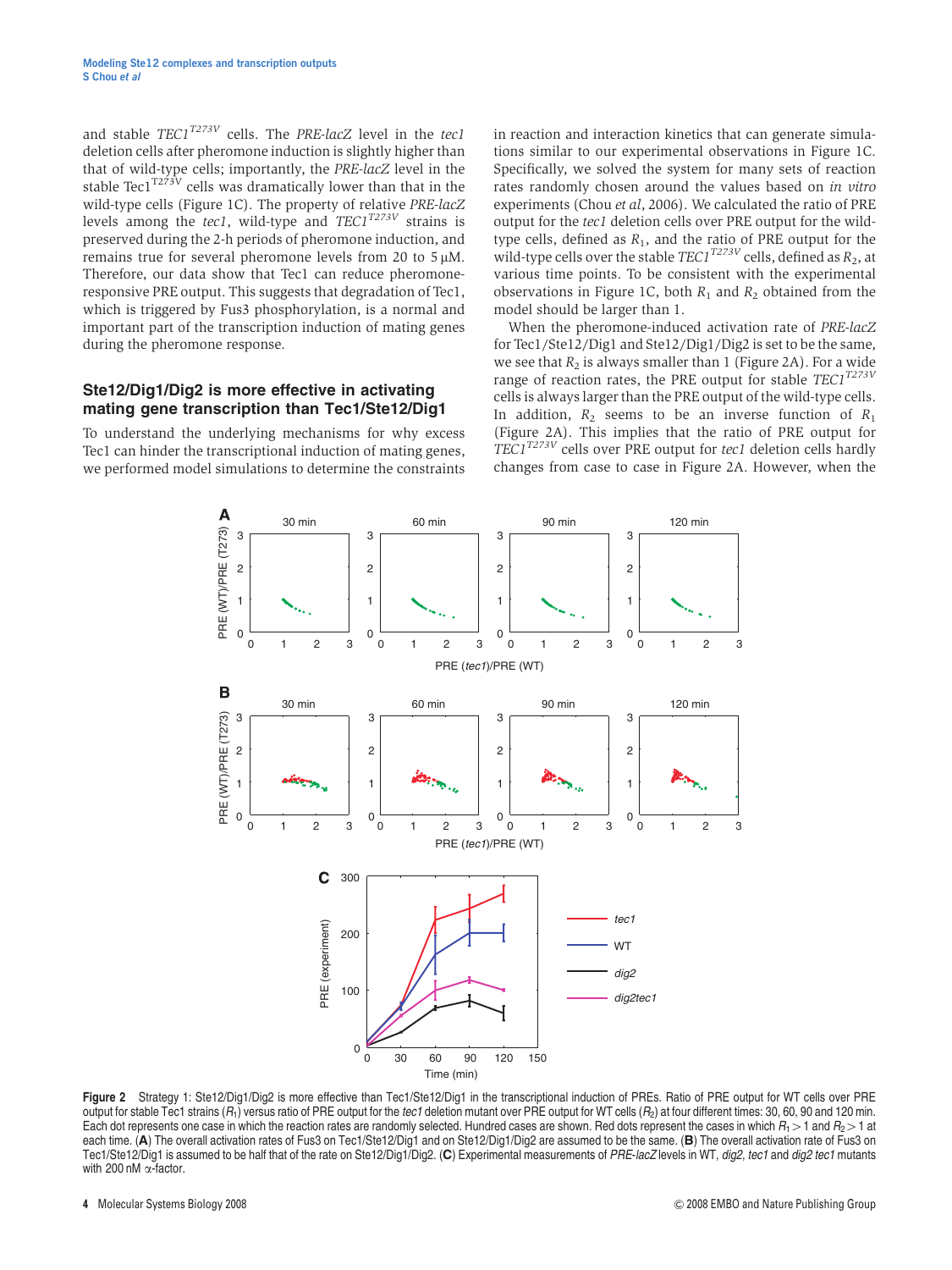pheromone-induced activation rate for the complex Tec1/ Ste12/Dig1 is set to be smaller than the activation rate for Ste12/Dig1/Dig2,  $R_1$  and  $R_2$  are both larger than 1 in our model simulations (Figure 2B). This strategy presumes that the Tec1/ Ste12/Dig1 portion of the PRE output is produced less efficiently than the Ste12/Dig1/Dig2 portion of the PRE output. Under this assumption, both  $R_1$  and  $R_2$  are larger than 1 in most of the cases when other reaction rates randomly vary (red dots in Figure 2B). The overall pattern in Figure 2B is a relatively robust strategy (Supplementary Figures S4, S5 and S11). Therefore, our modeling suggests that the Ste12/Dig1/Dig2 complex may be more effective in the transcriptional activation of PREs than the Tec1/Ste12/Dig1 complex.

To validate the prediction from the model, we determined the pheromone-induced transcriptional activation from the Ste12/Dig1/Dig2 and Tec1/Ste12/Dig1 complexes by measuring PRE-lacZ in tec1 mutants and dig2 mutants, respectively. In the tec1 mutant, PRE-lacZ expression should be induced exclusively by the Ste12/Dig1/Dig2 complex, whereas in the dig2 mutant, PRE-lacZ expression is regulated only by the Tec1/Ste12/Dig1 complex. We found that the level of PRE-lacZ induced in the dig2 mutant is about half of that found in wildtype cells (Figure 2C). There are two possibilities for this observation. Dig2 itself is required for full activation of the mating transcription. Alternatively, the effect of dig2 deletion is caused solely by freeing Ste12 to form complex with Tec1, thus shifting Ste12 from PRE elements of mating genes to the TCS elements of filamentation gene promoters. However, we found that the PRE-lacZ induction in a dig2 tec1 double mutant is very similar to that of a dig2 mutant (Figure 2C). This supports the former, and is consistent with the prediction by our model that Ste12/Dig1/Dig2 is more effective in mating transcriptional induction than the Tec1/Ste12/Dig1 complex.

#### Tec1 can sequester Ste12 from forming the Ste12/Dig1/Dig2 complex to reduce the mating transcriptional output when the amount of Ste12 is limiting

We explored the model further by varying the amount of various molecules available in the system. We discovered that the amount of Ste12 in the system is important for the model to create the experimental data in Figure 1C. Simulations in Figure 2 assumed that the available free Ste12 in the system was similar to that of Tec1 and Dig2, as the number of Ste12, Tec1 and Dig2 molecules in a yeast cell are estimated to be 1920, 530 and 1310, respectively (Ghaemmaghami et al, 2003). By quantitative western blot analysis using Odyssey Infrared Imaging System (Lincoln, NE), we have determined that the relative amounts of these three proteins in Sigma strain background before exposing to pheromone are 1920 (Ste12), 615 (Tec1) and 691 (Dig2) (data not shown). When we reduced the amount of free Ste12 in the system to 30% or less of the level used in Figure 2, we found many cases in which  $R_1 > 1$ and  $R_2 > 1.4$  (Figure 3A, red dots) even when the PRE activation rates of Tec1/Ste12/Dig1 and Ste12/Dig1/Dig2 are the same. By correlating the five affinity rates for cases in which  $R_1>1$  and  $R_2>1.4$ , a condition resembling the experimental observations in Figure 1C, we found another



Figure 3 Emergence of strategy 2: Tec1 sequestration of Ste12 when free Ste12 in the system is limiting. (A) Same conditions as those in Figure 2A except the initial Ste12 amount in the system, which is 30% of the system in Figure 2A, and the total number of random cases is 200. Red dots represent the cases in which  $R_1 > 1$  and  $R_2 > 1.4$  at each time. (B) Correlations among the five binding affinity rates for the cases in (A); red dots represent the cases in which  $R_1 > 1$  and  $R_2 > 1.4$  at 120 min. Other points are represented in green.  $K_{\text{Tecl}}$ <sub>18te12</sub> is the affinity rate between Ste12 and Tec1, and likewise for  $K_{\text{Diq2}|\text{Ste12}}, K_{\text{Diq2}| \text{PRE}}$  $K_{\text{TeclIPRE}}$  and  $K_{\text{TeclITCS}}$ .

strategy for the model to give simulated results that resemble the experimental data, as shown in Figure 3B (see Figure 1D for a typical case of Figure 3B). In this strategy, the binding affinity of Ste12 to Tec1 is likely to be higher than that to Dig2, and the binding affinity of Tec1/Ste12/Dig1 to TCSs is more likely to be higher than that to PREs (Figure 3B, left and right panels). The correlation between the binding affinities of Tec1/ Ste12/Dig1 to PRE versus Ste12/Dig1/Dig2 to PREs is less clear (Figure 3B, middle panel). A study on the sensitivity of these correlations to the number of sample points, the initial amount of Ste12, the initial amount of PRE and TCS, and the choice of low bound of  $R_2$  is presented in the Supplementary Figures S6– S10. We also found that the results from Figures 2 and 3 remained the same when a slightly different temporal dynamics of active Fus3 and Kss1 and their dependence on the pheromone level were used.

For most of the cases in Figure 3A that closely resemble the experimental observation, the affinity rates satisfy these two constraints. Interestingly, the two constraints are in very good agreement with in vitro and in vivo data. We have shown that excess Tec1 can replace Dig2 from binding to Ste12, whereas excess Dig2 cannot replace Tec1 from binding to Ste12, suggesting that Tec1 has a higher affinity for Ste12 than Dig2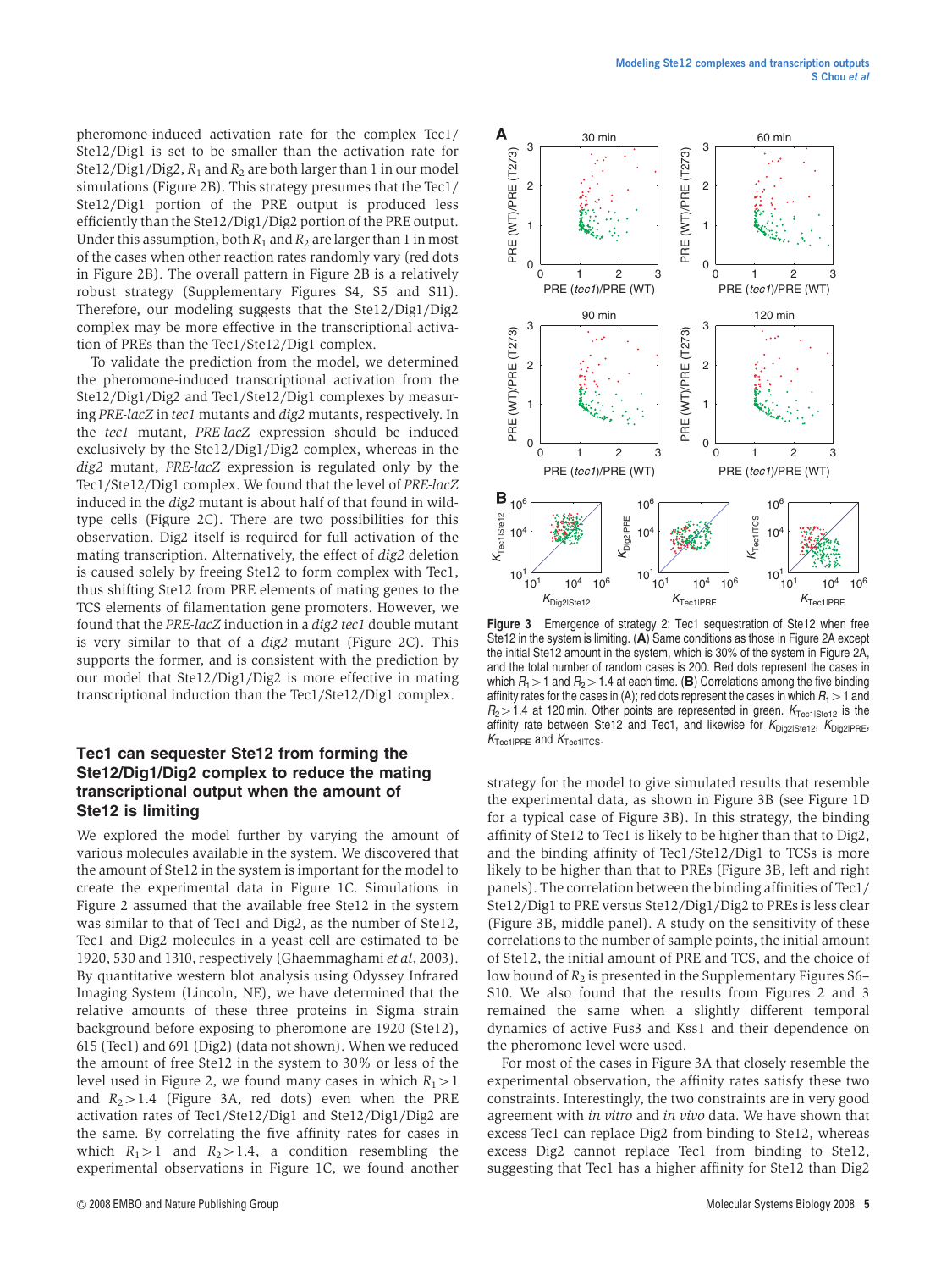(Chou et al, 2006). More Tec1 is found at the TCSs of filamentation promoters than the PREs of mating gene promoters (Chou et al, 2006). A genome-wide localization of Ste12 and Tec1 showed that they are present mostly at the promoters of filamentation genes, and Ste12 shifts to the promoters of mating genes upon pheromone induction (Zeitlinger et al, 2003). Therefore, both experimental measurements and modeling support that Tec1 can sequester Ste12 from the Ste12/Dig1/Dig2 complex to reduce the PRE output when Ste12 is limiting.

### **Discussion**

Ste12 is a key regulator for both mating and filamentation pathways. It forms two mutually exclusive complexes Ste12/ Dig1/Dig2 and Tec1/Ste12/Dig1 that control the transcription of mating and filamentation genes, respectively. Here, we developed a mathematical model to simulate dynamic formation of Ste12 complexes and their interactions with promoters. The positive feedback regulation of TEC1 transcription and Fus3-activated Tec1 turnover are also featured in the model. The model can simulate experimental data on the induction of mating gene transcription, the dynamic change in Tec1 level and the transcription output of the filamentation pathway during the pheromone response. Our model simulation also supports the finding that Fus3-activated Tec1 degradation is critical in preventing the expression of filamentation genes during the pheromone response. More importantly, we show here that Fus3-activated Tec1 degradation is likely a part of the regulation for the transcriptional induction of mating genes during the pheromone response. Cells carrying the stable TEC1 $^{T273V}$  mutant under its endogenous promoter showed a much reduced level of transcriptional induction for the mating pathway (Figure 1C). Our model simulations found two possible strategies to achieve the interference of mating transcriptional output by Tec1.

One mechanism is sequestration of Ste12 by Tec1. The two correlations discovered from random sampling in model simulations matched exactly with the experimental findings: Ste12 has a stronger binding affinity for Tec1 than Dig2 (Chou et al, 2006) and the Tec1/Ste12/Dig1 complex has a higher affinity for TCSs than PREs. This mechanism is in line with the finding that Ste12 distribution shifts from filamentation genes to mating genes in response to pheromone (Zeitlinger et al, 2003). A prerequisite of the sequestration mechanism is that free Ste12 available in the system is not abundant. Although the total number of Ste12 molecules is similar to the sum of that of Tec1 and Dig2 in a yeast cell (Ghaemmaghami et al, 2003), the available free Ste12 in the system for interaction with Tec1 and Dig2 could be lower, because Ste12 binds many proteins, including Mcm1 and a1. Indeed, overexpressing TEC1 dramatically reduces the amount of Dig2 that is associated with Ste12 (Chou et al, 2006), suggesting that Ste12 is limiting in vivo. Therefore, Tec1 sequestration of Ste12 is a likely mechanism used in yeast, at least in cells with stable TEC1 $^{T273V}$ , as TEC1 transcription is highly induced in response to pheromone.

Model simulations also predict that the Ste12/Dig1/Dig2 complex induces transcription from PREs more efficiently than

the Tec1/Ste12/Dig2 complex. In support of this, a dig2 mutant is impaired in the induction of PRE-lacZ. This is not due to Tec1 sequestration of Ste12, as a dig2 tec1 double mutant is similar to the dig2 mutant. It is likely that Dig2 has dual functions. Dig2 is known to have an inhibitory function on Ste12, and this activity is redundant with Dig1 (Cook et al, 1996; Tedford et al, 1997; Chou et al, 2006). The inhibitory function of Dig2 is only revealed when Dig1 is also absent, as dig2 deletion has no effect on the basal expression of PRE-lacZ, whereas PRE-lacZ is highly expressed in *dig1dig2* double mutants in the absence of pheromone (Chou et al, 2006). Our new finding that dig2 (and dig2 tec1) mutants are impaired in the full induction of PRElacZ in response to pheromone suggests that Dig2 also has a novel positive role on Ste12. In support of this, we find, by immunoprecipitation of Ste12, that Dig2 is still bound to Ste12 while Dig1 is released from Ste12 during mating (data not shown). Therefore, failure to destroy Tec1 can lead to reduced Dig2/Ste12 complex formation and reduced mating transcriptional output.

What is the significance of Fus3-triggered Tec1 degradation in pheromone-responsive mating? It may play a role in sensing the duration, dosage or gradient of pheromone. For example, by making the pheromone response sluggish early on, Tec1 may insert a measure of quality control to ensure that yeast cells ignore pheromone stimuli that come from either internal noise or perhaps some environmental condition. The significance of this regulation can only be realized when cells are observed at the single-cell level in their physiological conditions. Some of the observed differences between the two MAPKs Fus3 and Kss1 in pheromone sensing at the single-cell level could be mediated through the Fus3-specific activation of Tec1 degradation (Colman-Lerner et al, 2005; Paliwal et al, 2007).

## Materials and methods

### Modeling

The model aims to study properties arising from interactions and regulations among several transcriptional factors in the yeast mating pathway. It consists of Tec1, Ste12, Dig1, Dig2, PRE, TCS, and their reaction products and the final signals. Dig1 in the system is not explicitly modeled, and only the Ste12/Dig1 complex is included in the system. The ordinary differential equations consist of mass actions for the concentrations of Tec1, Ste12/Dig1, Dig2, Ste12/Dig1/Dig2, Ste12/ Dig1/Tec1, and the PRE-binding site, the TCS-binding site, PRE/Ste12/ Dig1/Dig2, PRE/Ste12/Dig1/Tec1 and TCS/Ste12/Dig1/Tec1.

The system is activated by pheromone through active Fus3 and Kss1 that are two input functions resembling the experimentally observed temporal dynamics for Fus3's and Kss1's responses to pheromone (Sabbagh et al, 2001). To be consistent with the same experimental observation, the level of active Fus3 and Kss1 is assumed to be positively correlated with the level of pheromone. On the basis of experimental results (Bao et al, 2004), a positive feedback of active Fus3 on Tec1 degradation and a positive feedback of PRE signal on Tec1 expression are built in the model. The inhibition role of active Fus3 and Kss1 on Dig1 (Bardwell, 2005) is modeled through activation of the inactive complexes involving Dig1 by active Fus3 and Kss1. For the case of stable Tec1, such as Tec1<sup>T273V</sup>, the degradation of Tec1 is set to be zero; for the case of the TEC1 deletion, the initial concentration of Tec1 is set to be zero. A complete model is listed in the Supplementary information.

Before the induction of pheromone, we first allow the system to develop for 3 h due to the presence of basal levels of Fus3 and Kss1. The rate constants in the model are chosen based on the biochemical